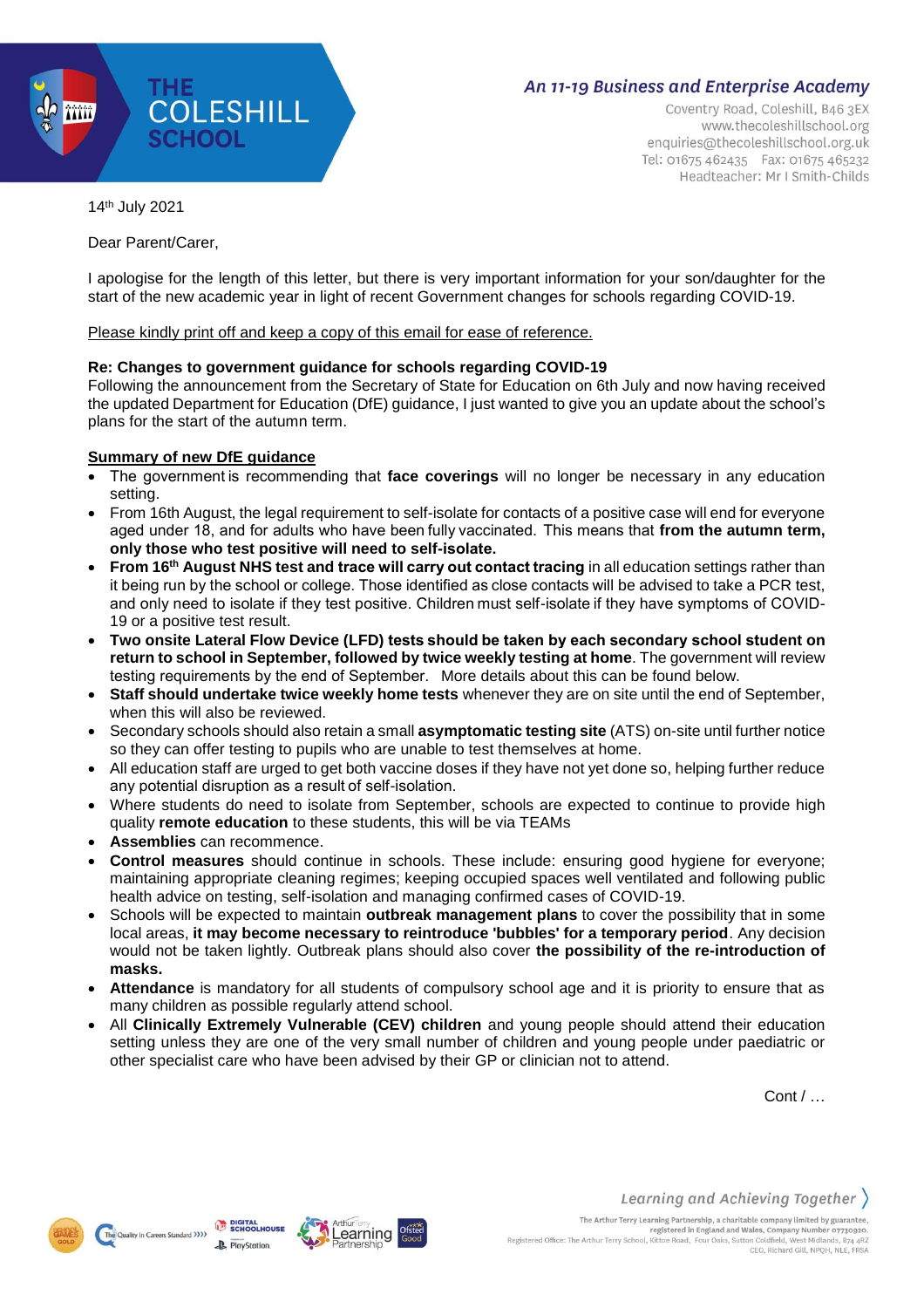

Coventry Road, Coleshill, B46 3EX www.thecoleshillschool.org enquiries@thecoleshillschool.org.uk Tel: 01675 462435 Fax: 01675 465232 Headteacher: Mr I Smith-Childs

-2-

As a result of the above, the following will apply:

- The school will commence on-site Lateral Flow Device (LFD) testing from Friday 3<sup>rd</sup> September up to and including Friday 10th September. More details on this are attached.
- Whilst **face coverings** are no longer *required* to be worn from 19th July, students and staff will still be able to wear them if they choose to do so. This is a personal decision.
- Our normal expectations regarding **school uniform and personal appearance** will apply. Please note, **from the start of the autumn term, students who have PE should come to school in full school uniform** as they will be changing into PE kit before their PE lesson.
- **Students will have zoned social areas** in Phases: Phase 1 (year 7 and 8) playground and tennis courts, Phase 2 (year 9 and 10) – field, Phase 3 (Years 11, 12 and 13) – Wilson/ Sixth Form Centre and Plaza
- **Students will be able to purchase food at break as follows**  Phase 3 Wilson café every day. Phase 1 and 2 alternate days in the Dining Room
- **Lunch will be in two sittings for food but all students will have 45 minutes**

## **Arrangements at The Coleshill School – September 2021**

The timings for school day from September 2021 are indicated below.

| Registration: | 8.45                             |
|---------------|----------------------------------|
| Period 1:     | 09:05                            |
| Period 2:     | 10.05                            |
| Break:        | 11.05                            |
| Period 3:     | 11.25                            |
| Lunch:        | 12.25                            |
| Period 4:     | 13.10                            |
| Period 5:     | 14.10                            |
| Dismissal:    | 15.05 (years 7 & 8)              |
|               | 15:10 (years 9, 10, 11, 12 & 13) |

#### **Lateral Flow Device (LFD) testing**

You may be aware that guidance for schools has been revised, aligned with Step 4 of the Government's roadmap out of COVID 19. Part of this new guidance includes secondary schools offering two lateral flow tests to all students, on site, before return to the classroom in September, in addition to testing twice weekly at home with self-testing kits.

By testing we will help to reduce the spread of COVID 19 through asymptomatic transmission. I am therefore strongly encouraging those returning to school to be tested and to continue with self-testing at home on a twice weekly basis thereafter.

Lateral flow testing on site will be carried out via the same process as when schools reopened earlier this year. All consents previously given for lateral flow testing will be carried forward, **unless you notify school of a change to remove or provide consent***.* by using the [enquiries@thecoleshillschool.org](mailto:enquiries@thecoleshillschool.org) email address. We have written separately to next year's Year 7 parents/carers to seek their consent and separate arrangements will be made for our new Year 12 students.

Please kindly find attached further details on the dates and times for the LFD testing.

Cont / …..



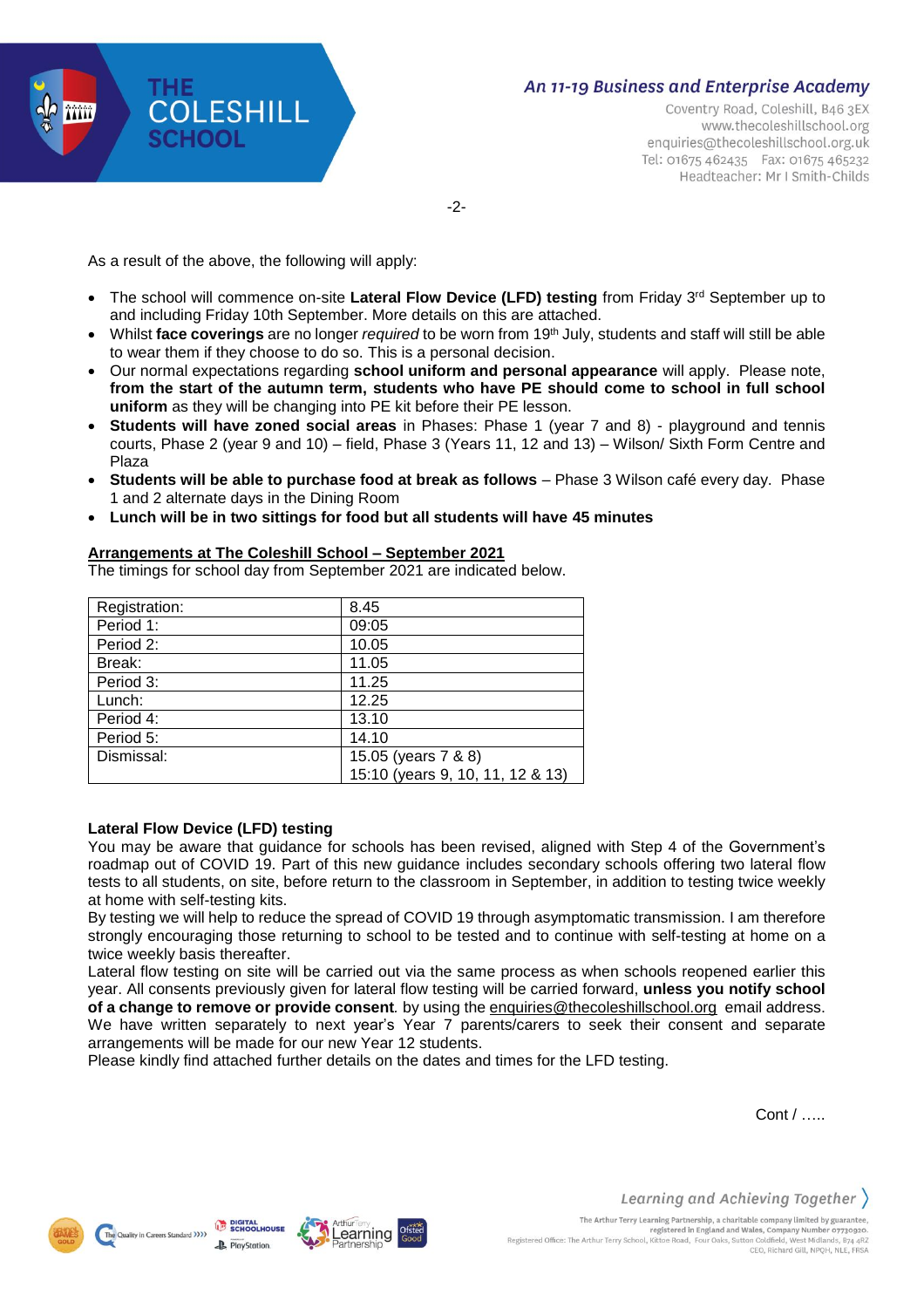

Coventry Road, Coleshill, B46 3EX www.thecoleshillschool.org enquiries@thecoleshillschool.org.uk Tel: 01675 462435 Fax: 01675 465232 Headteacher: Mr I Smith-Childs

-3-

#### **Staggered start to autumn term – please kindly note the following changes as a result of government guidance for schools. This supersedes the letter sent out previously with term dates, before the testing guidance was announced.**

As you will see, we will operate a **staggered return of students, rather than all students returning to school on the same day**, in line with the DfE guidance. With this staggered return of students, this will also impact upon when your son/daughter begins to attend school at the start of the autumn term. All students will return to school by Wednesday 8<sup>th</sup> September.

Please note that year groups noted below correspond to the year group your son/daughter will be entering at the start of the 2021/22 academic year, not their current year group. The following will therefore apply:

| Date                                | Arrangements                                                            |  |  |  |
|-------------------------------------|-------------------------------------------------------------------------|--|--|--|
| Friday 3 <sup>rd</sup> September    | <b>Year 12 and 13</b> are invited to attend between 12:00 and 15:00 for |  |  |  |
|                                     | their first test only and return home.                                  |  |  |  |
| Monday 6 <sup>th</sup> September    | Year 7 students should assemble in the playground at 8.45am.            |  |  |  |
|                                     | Students will be greeted by tutors and will partake in their first LFD  |  |  |  |
|                                     | test and begin induction.                                               |  |  |  |
|                                     | Year 11 students should arrive between 12:00 and 15:00 for their        |  |  |  |
|                                     | first LFD test and remain in school.                                    |  |  |  |
|                                     | Year 13 students should arrive at 08:45 to begin lessons.               |  |  |  |
| Tuesday 7 <sup>th</sup> September   | <b>Year 8</b> students should arrive between 08:45 and 12:00 for their  |  |  |  |
|                                     | first LFD test and remain in school.                                    |  |  |  |
|                                     | <b>Year 10</b> students should arrive between 12:00 and 15:00 for their |  |  |  |
|                                     | first test and remain in school.                                        |  |  |  |
|                                     | <b>Year 11</b> students should arrive at 08:45 to begin lessons.        |  |  |  |
|                                     | <b>Year 12</b> students should arrive at 08:45 and go to the sixth form |  |  |  |
|                                     | centre.                                                                 |  |  |  |
| Wednesday 8 <sup>th</sup> September | <b>Year 9</b> students should arrive between 08:45 and 12:00 for their  |  |  |  |
|                                     | first test and remain in school.                                        |  |  |  |
|                                     | <b>Year 10</b> students should arrive at 08:45 to begin lessons.        |  |  |  |

• Students will return to school the day of their first LFD test (with the exception of year 12 and 13)

Individual testing times, by tutor group, can be seen on the attached timetable and will be texted as a reminder on Thursday 2<sup>nd</sup> September.

**During the LFD testing period, students arriving on site for their first LFD** tests should enter via the green side gate and **go directly to the dining room** for their allocated time (with the exception of our new year 7 students).

## **Students must be in full school uniform.**

## **Control measures**

We will continue to enforce control measures: ensuring good hygiene for everyone; maintaining appropriate cleaning regimes; keeping occupied spaces well ventilated and following public health advice on testing, selfisolation and managing confirmed cases of COVID-19.

In line with government guidance, we will continue to ensure that students clean their hands regularly with sanitiser and use the "catch it, bin it, kill it" method.

Cont / ….

Learning and Achieving Together



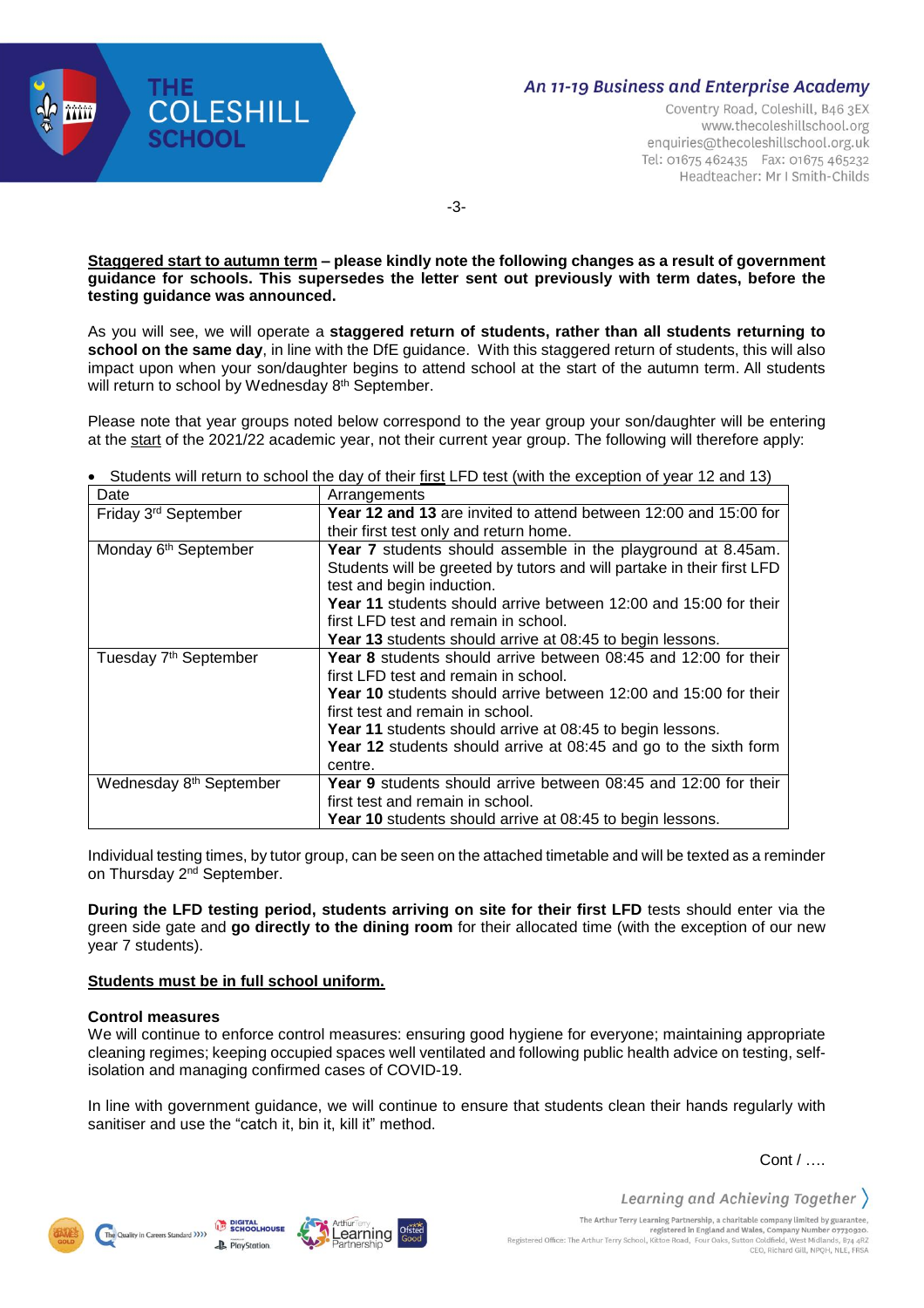

Coventry Road, Coleshill, B46 3EX www.thecoleshillschool.org enquiries@thecoleshillschool.org.uk Tel: 01675 462435 Fax: 01675 465232 Headteacher: Mr I Smith-Childs

-4-

### **When an individual develops COVID-19 symptoms or has a positive test**

We will follow the guidance, which clearly states: "When an individual develops COVID-19 symptoms or has a positive test, pupils, staff and other adults should follow public health advice on when to self-isolate and what to do. **They should not come into school if they have symptoms, have had a positive test result or other reasons requiring them to stay at home due to the risk of them passing on COVID-19** (for example, they are required to quarantine). **If anyone in your school develops COVID-19 symptoms, however mild, you should send them home and they should follow public health advice.** For everyone with symptoms, they should avoid using public transport and, wherever possible, be collected by a member of their family or household. The household (including any siblings) should follow the PHE stay at home guidance for households with possible or confirmed coronavirus (COVID-19) infection".

### **Confirmatory PCR tests**

### The guidance clearly states:

"Staff and pupils with a positive LFD test result should self-isolate in line with the stay at home guidance. They will also need to get a free PCR test to check if they have COVID-19. Whilst awaiting **the PCR result, the individual should continue to self-isolate.** If the PCR test is taken within 2 days of the positive lateral flow test, and is negative, it overrides the self-test LFD test and the pupil or member of staff can return to school, as long as the individual doesn't have COVID-19 symptoms."

### **Student wellbeing and support**

We appreciate that some students may be experiencing a variety of emotions in response to the COVID-19 pandemic, such as anxiety, stress or low mood. We will continue to support these students and their families.

I hope this information is helpful. I am sorry it is so detailed, but we have had to carefully consider the latest guidance and have aimed to keep you informed about arrangements as soon as possible. We appreciate that there is a lot to take in! We are really looking forward to the next school year and getting back to what we hope will be some degree of normality.

If you have any questions or concerns, please do not hesitate to contact the School on the [enquiries@thecoleshillschool.org](mailto:enquiries@thecoleshillschool.org) email.

Thank you for your support and understanding.

Yours sincerely

*I Smith-Childs*

Mr Smith Childs Headteacher

Cont / …..